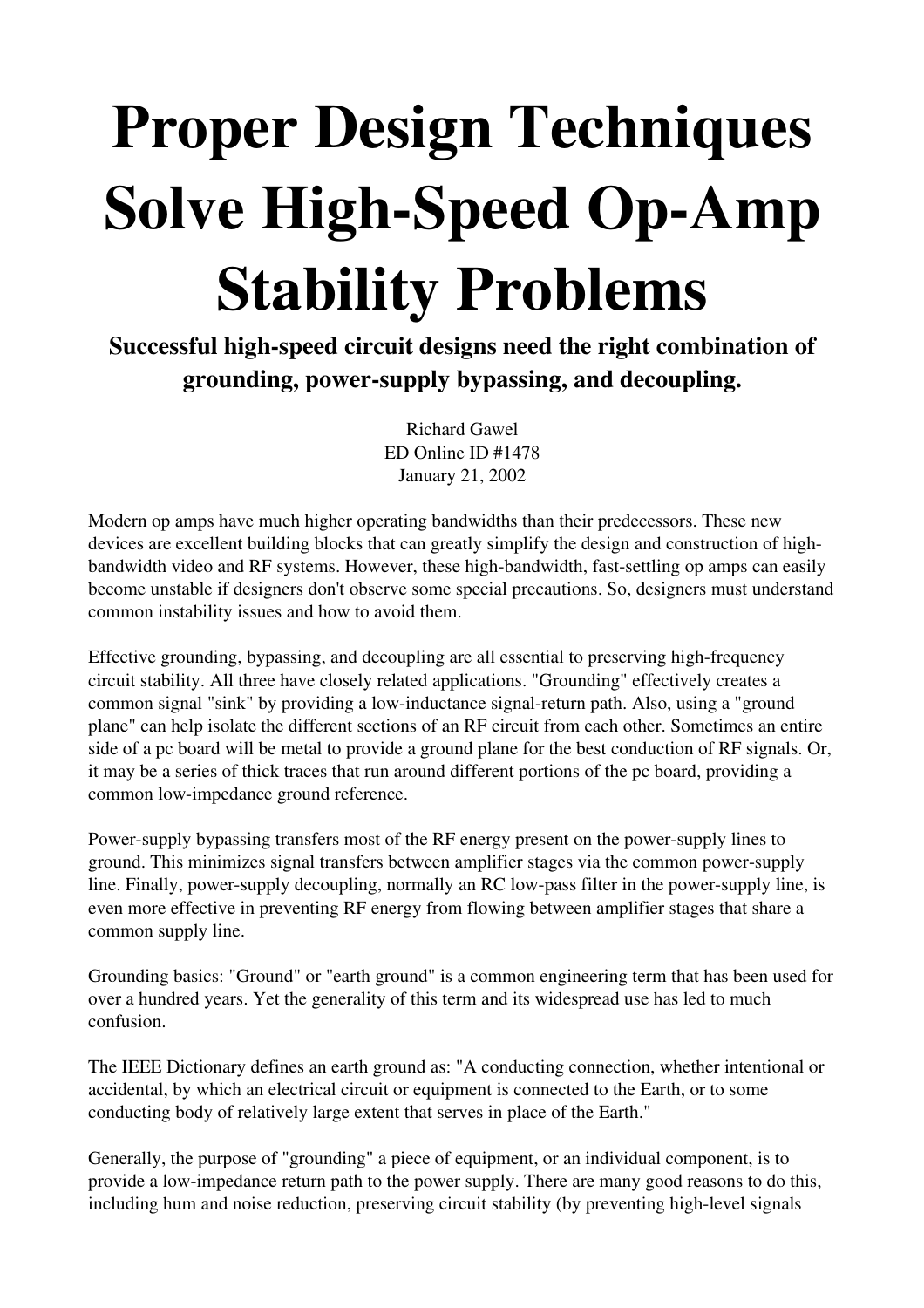from feeding back into low-level circuitry), and avoiding multiple dc return paths that can lead to offset errors.

Problems arise when designers fail to pay attention to some important details that may, at first, seem trivial. A very typical problem occurs when the same grounding point is used for both high- and low-level signals. An extreme example of this is where a low-level signal component is tied to the same grounding point as a power-supply filter capacitor. The high currents flowing in the capacitor modulate the low-level signal and introduce power-supply hum into the signal path. Similar problems occur when high- and low-level signals share a common ground-return line, especially a thin (high-Z) run on a pc board. The high-level signal mixes with and modulates the weaker signal, often causing crosstalk or oscillation.

Another common problem occurs when high-level digital circuitry shares a common ground-return line with analog circuitry. The digital signal, with its large switching currents, modulates the analog signal and introduces digital noise and interference.

With any high-frequency circuit, it's always good practice to keep all connections as short as possible, and to directly ground all components to the pc-board ground using separate, very short ground wires, or a common ground plane. Avoid daisy-chain grounds, where a ground wire connects to one component and then directly off to another, then another, forming a "chain" of grounds. Because these components are all grounded at different points along the wire, each component's "grounding point" will be at a slightly different potential. This can introduce some very strange effects, including "motor boating" (low-frequency audio oscillations) and other forms of instability. It can also cause dc circuit errors. Even though these may only be a few millivolts, if they occur at the input of a high-gain amplifier, they can add up to a large dc error at the output.

Power-supply bypassing: Adequate power-supply bypassing can also be critical when optimizing the performance of a high-frequency circuit. Although the modern op amp has excellent powersupply rejection in the audio range, this drops off rapidly at video and RF frequencies. Driving high-frequency signal currents, or transient switching currents, into low-impedance loads often creates very high signal levels on the power-supply line.

Usually, an op amp's power-supply bypassing consists of one or more capacitors connected between each power-supply pin and ground. This ensures a low-impedance ac path to ground over a wide frequency range-typically much wider than the amplifier's 3-dB bandwidth.

The usual arrangement for a pc board is to have a relatively large bypass capacitor for each supply line at a point close to where dc power enters the board. Practical values between 1 and 100 µF may be used. As a rule, larger capacitors are needed in circuits that must deliver large transient currents into the load. In these applications, the power-supply bypass capacitor stores the necessary transient energy, which otherwise wouldn't be available directly from the supply itself due to lead inductance.

If the pc board holds several op amps, relatively small  $(0.1-\mu F)$  local-bypass capacitors can be used at each op amp's power-supply pins. A much larger capacitor, located where the supply line enters the pc board, can serve as a common bypass for each supply. The effectiveness of a common bypass depends on several factors, including the length and width of the wire runs between this bypass and each op amp, the value of the bypass, and most importantly, the transient current required to drive the load. In many cases, the power supply will have a very low output impedance, and the pc wire runs will be very short. Therefore, the power supply itself will be able to provide the transient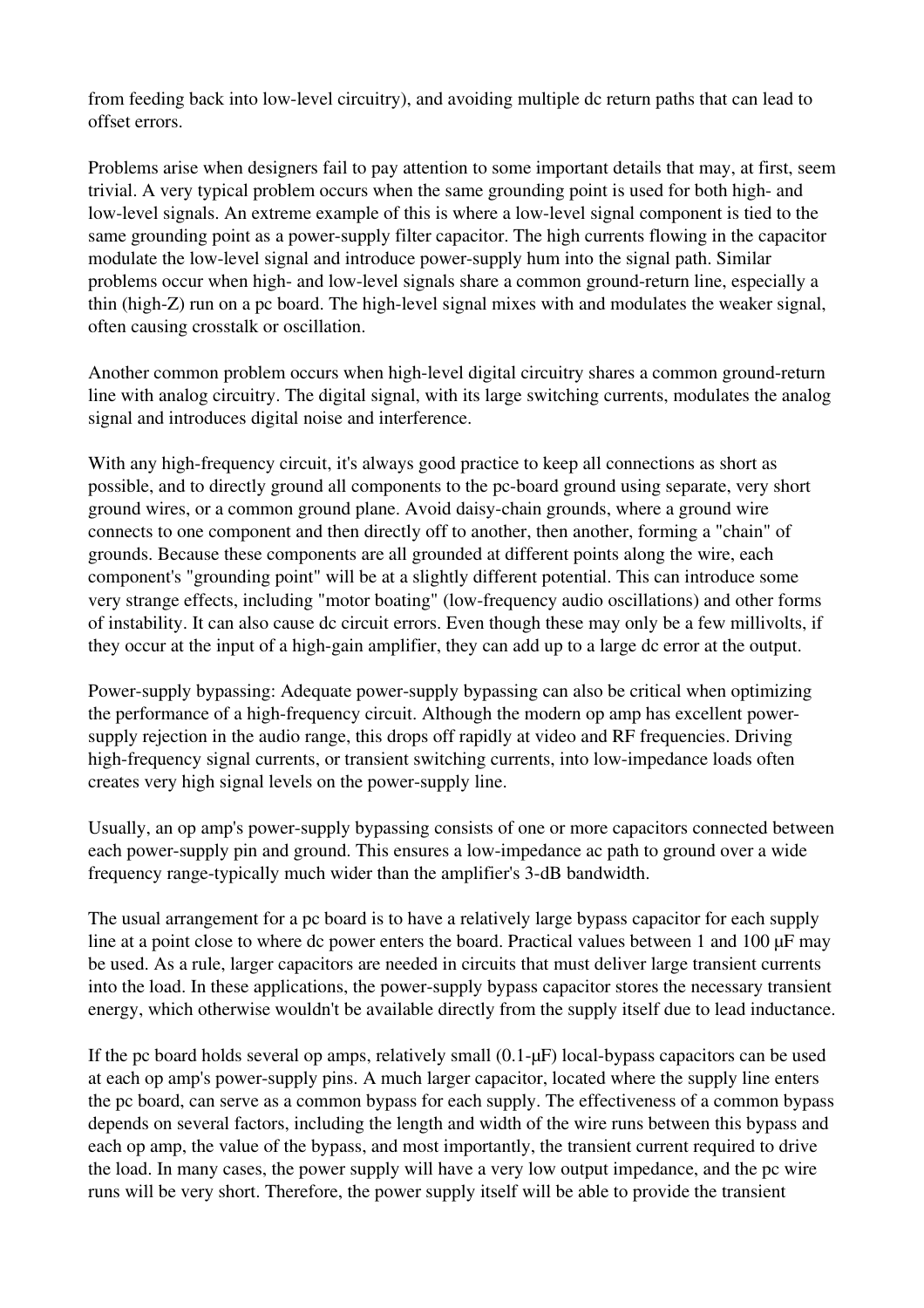energy needed to drive the load. If so, only a small local bypass is needed at each op amp-just enough to supply short-duration energy to the op amp.

It's possible to make a rough estimate of the minimum capacitance required to supply a transient current into a particular load impedance. The maximum transient current needed will equal the peak signal voltage divided by the load impedance. Another issue is the amount of ripple that can be tolerated at the op amp's supply pins. Strong signal currents being driven into a load must be provided by the power supply. Less-than-ideal bypassing will introduce a signal-frequency ripple (modulation) in one or both of the op amp's supply pins.

In applications where the op amp will be driving a relatively high-impedance load, such as the input (s) of many popular ADCs, smaller, lessexpensive capacitance values may often be used. This also saves space on crowded pc boards.

The table provides "cookbook" minimum values of bypass capacitance to keep the ripple on the op amp's power-supply pins at  $25\%$  or less. Fortunately, many times in an actual circuit, the power supply itself greatly reduces the ripple level. For the purposes of this article, use of this table is sufficient-rather than a detailed equation.

| <b>RECOMMENDED MINIMUM</b><br><b>BYPASS CAPACITANCE</b><br><b>VERSUS SIGNAL FREQUENCY*</b> |                            |
|--------------------------------------------------------------------------------------------|----------------------------|
| Frequency                                                                                  | Capacitance                |
| $10$ kHz                                                                                   | $0.1 \,\mathrm{\upmu F}$   |
| 100 kHz                                                                                    | $0.01 \,\mathrm{\upmu F}$  |
| 1 MHz                                                                                      | $0.001 \,\mathrm{\upmu F}$ |
| 10 M Hz                                                                                    | 100 pF                     |
| "For 25% power-supplyripple while driving<br>a 2 + Ω load                                  |                            |

Although there may be power-supply bypassing somewhere on a pc board, it's essential that additional bypassing be provided right at the op amp's power-supply pins. A bypass capacitor located even 2 in. away from the op amp might be ineffective, as it's isolated from the op amp by the inductance of the amplifier's power-supply lines. In fact, a 2-in. pc-board trace has approximately 50 nH of inductance at 100 Mhz, which equals about  $30\Omega$ .

Aside from the issue of inductance, even fairly short line lengths in the supply or signal paths can be long enough to amount to a significant portion of a wavelength at UHF frequencies. These lines can act as antennas, radiating the signal into other portions of the pc board, causing instability and crosstalk. For example, at  $1 \text{ GHz}$ , a  $2.8$ -in. (71-mm) pc trace is very close to one-quarter wavelength, and it can radiate very effectively into other circuitry on the pc board. Therefore, it's always good practice to keep all line lengths on a high-speed pc board as short as possible.

Every "real world" capacitor also contains inductance and resistance. Figure 1 graphs the impedance versus frequency curves of four common surface-mount (chip) bypass capacitors. Note that an ideal capacitor will have a decreasing impedance as frequency increases with a slope of -6 dB/octave,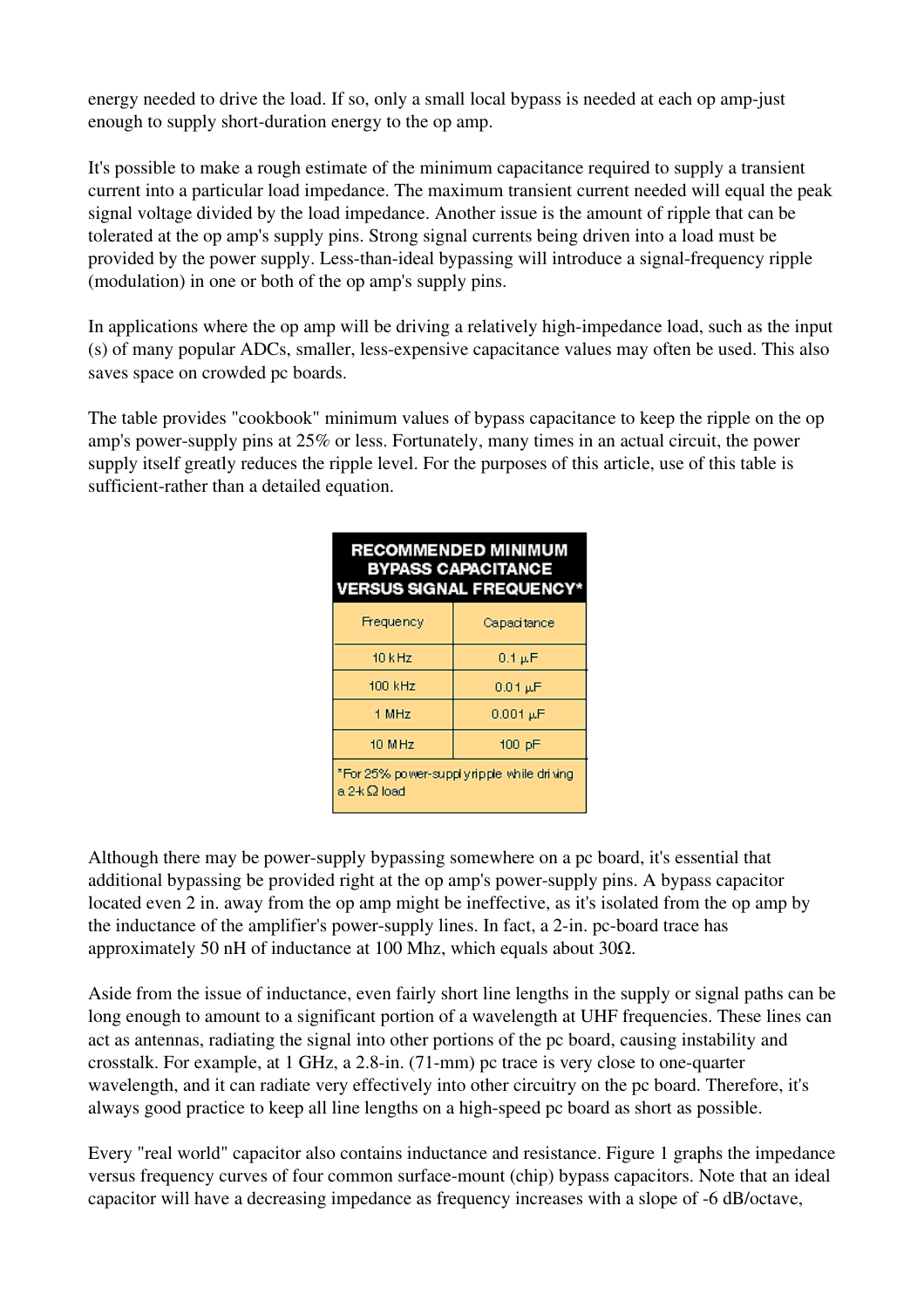equal to  $-20$  dB  $(-10X)/$ decade. Yet in the real world, this continues until the capacitor's resonant frequency is reached.



1. A capacitor's impedance decreases with frequency until its self-resonant frequency is reached. Above resonance, the impedance becomes inductive and increases with frequency.

At frequencies below a capacitor's point of resonance, its impedance is capacitive, and it functions as a real capacitor. At resonance, though, the capacitor's inductive and capacitive reactances are equal, and the capacitor's impedance is purely resistive. The value of this resistance is the capacitor's equivalent series resistance (ESR). An ideal capacitor would have a resistance of 0  $\Omega$  at resonance. But this is never achieved with real components. Above the resonant frequency, the capacitor's impedance becomes inductive.

Because of these potential problems, most high-speed circuits built today use surface-mount chip capacitors, which are small, essentially leadless, and have very low internal inductance. The resonant frequency of these devices is typically much higher than that of through-hole capacitors. Therefore, their useful frequency range is much higher. In addition, multilayer pc boards are commonly used. These frequently employ four or more layers: a ground plane, two or more signal planes, and one or two power planes. The lines in each power plane are made wide enough to reduce supply-line series inductance to extremely low values. Running the positive supply line directly over the negative supply line further reduces inductance. It's still advisable to keep the lines of the op amp's feedback loop as short as possible.

Occasionally, power-supply bypassing can actually contribute to instability in high-frequency opamp circuits. When using a single bypass capacitor, the power-supply line inductance, together with the bypass capacitor's capacitance, form a resonance. The inductance and capacitance of the bypass capacitor itself create a second resonance.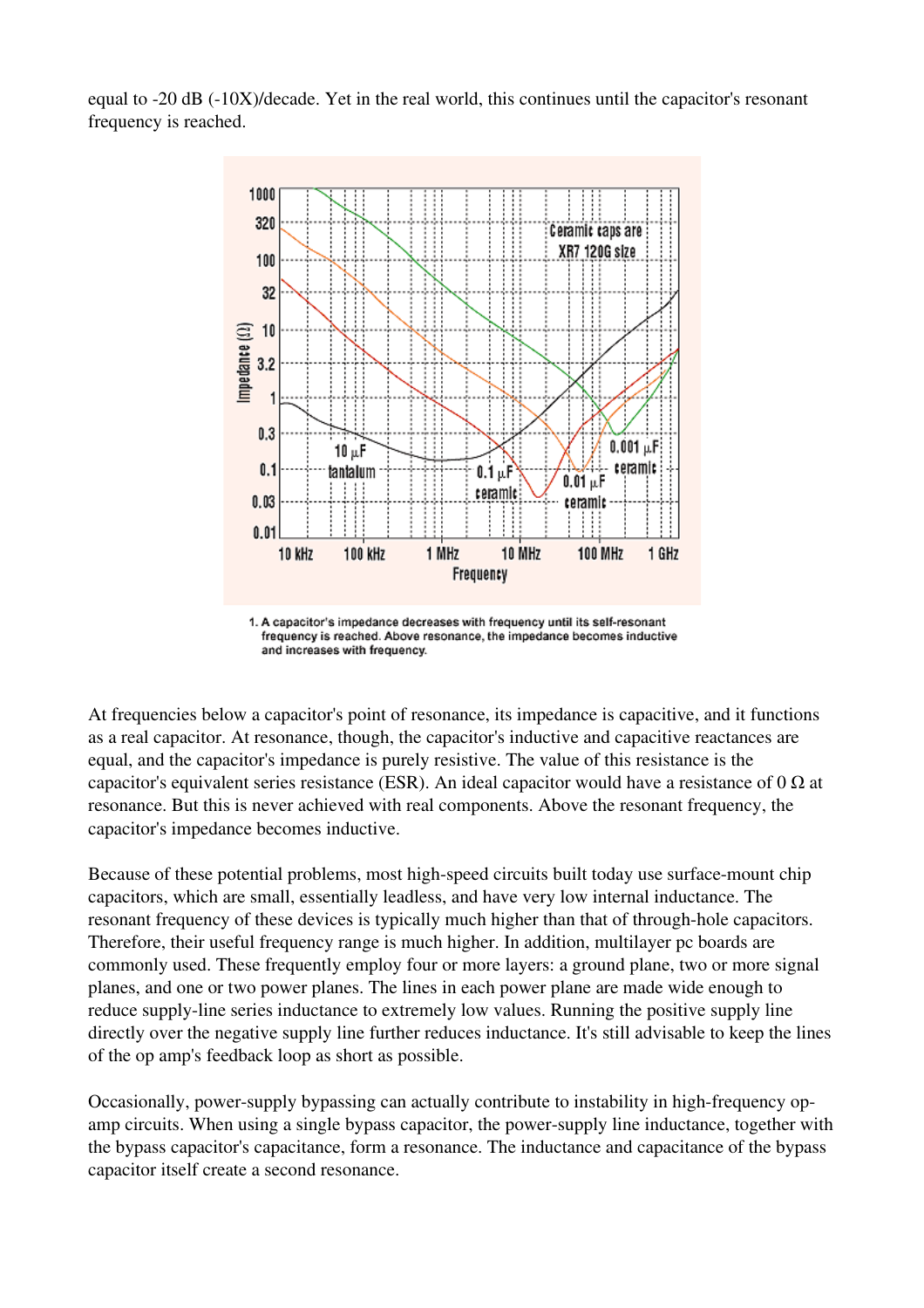In high-speed op-amp circuits, a parallel combination of two chip capacitors is recommended (Fig. 2a). A 1-µF tantalum and a 0.1-µF ceramic capacitor are typical. Multiple bypass capacitors can provide a low ac impedance between the supplies and ground, over a much wider frequency range than with a single capacitor.



2. Bypassing in fast op-amp circuits is typically accomplished by a parallel combination of two chip capacitors (a). Some applications may benefit from connecting one of the capacitor pairs between the supply pins (b). This improves the op amp's high-frequency power-supply rejection ratio.

A second method of power-supply bypassing connects one of the capacitor pairs between the supply pins, rather than having each supply bypassed to ground (Fig. 2b). This method helps to compensate for any lack of high-frequency power-supply rejection ratio (PSRR) in the op amp, while providing only half as much bypass capacitance on the positive supply rail. Both methods have their advantages. When in doubt, it's always safer to bypass both supplies.

When two or more bypass capacitors are used, several points of resonance may occur instead of just one. In theory, if two capacitors are used in parallel, at some frequency, one may be capacitive while the other is inductive, thus forming an LC resonance. Fortunately, the Q of most electrolytic, tantalum, and ceramic capacitors is low enough that these resonances are well damped, so those that occur are minor and don't usually affect system performance. Figure 3 shows a measured curve of impedance versus frequency for two parallel connected capacitors. In this parallel capacitance arrangement, only one significant resonance point remains, at 15 MHz. This potential problem can be exacerbated when there is a long trace (inductance) between the two capacitors.



3. Two chip capacitors connected in parallel produce the impedance versus frequency curve shown here. A 10-mF tantalum and a 0.1-mF ceramic capacitor were used.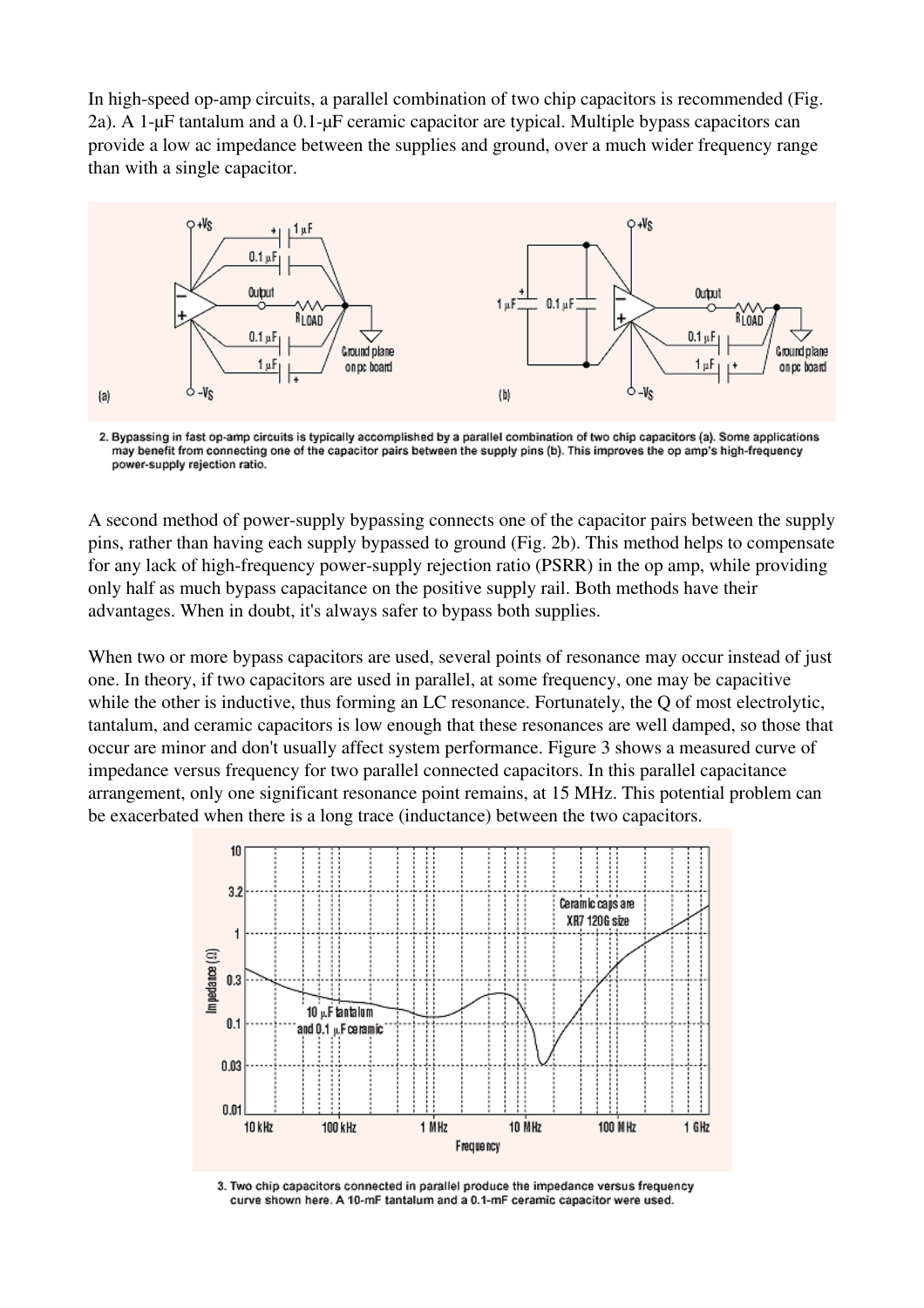In many applications, it's vitally important that all power-supply bypass capacitors, and any external compensation capacitors, be grounded at a common point on the ground plane, centrally located close to the IC. This provides a "star ground" connection, which keeps the inductance of each capacitor's ground line closely matched to that of the others. With chip capacitors, a true "star" connection isn't always possible. But a "quasi star" may be created by having all of the amplifier's chip caps share a pad, which is connected to the ground plane at a single point.

Modern ADSL op amps, such as the AD8016 and AD8017, that must often deliver high transient currents into the load need fairly large electrolytic or tantalum bypass capacitors. These should be in the 4.7- to 22- $\mu$ F range, connected in parallel with a smaller capacitor, such as 0.1  $\mu$ F. The longer RC decoupling time constant achieved by using the larger capacitors will provide faster settling time and lower distortion in high-speed switching applications. Some brands of electrolytic capacitors require a small series resistor. This resistor dampens any resonance effects caused by the power-supply line inductance and the bypass capacitance by lowering the Q of the bypass capacitor.

As mentioned earlier, high-frequency op-amp pc boards should use a metal ground plane on at least one side-with all grounds being returned to the ground plane. Basically, a ground plane provides a common, very low-impedance connection through which all ground currents can flow.

Sometimes, though, using a pc board with a ground plane isn't enough. High-speed op amps that are externally compensated, such as the AD8021, or those that have a gain-bandwidth product in the gigahertz range, often need special layout considerations.

Power-supply decoupling: Issues of power-supply decoupling are similar to those of power-supply bypassing, except that the emphasis is on minimizing any signal transfer between ICs, or discrete amplifier stages, via the power-supply lines. Signal transfer between stages is very undesirable as it may lead to intermodulation distortion, crosstalk, and instability. All op amps will have some supply-current variation due to signal changes. But this is greatly minimized by the amplifier's PSRR. As the op amp's operating frequency increases, though, PSRR decreases and eventually becomes very low at RF frequencies.

Therefore, at RF signal frequencies, significant signal currents may flow in the power-supply lines unless special precautions are taken. Power-supply bypassing right at the chip is normally very effective. But sometimes, more isolation between individual ICs or stages is needed.

One solution is to add a small resistance in series with each IC's power-supply line(s) (Fig. 4a). This provides a simple low-pass RC filter. A typical value for this resistor is 10  $\Omega$  or less. In some applications, this simple RC filter's gradual rolloff characteristic of 6 dB/octave may not be enough to stabilize the circuit. An even more serious problem with this decoupling method is that the series resistor deregulates the IC's power supply, because the voltage at the op amp's power-supply pins varies with supply current. This, in effect, reduces the op amp's PSRR and introduces dc offset errors. If the resistor is increased to make the RC filter more effective, the voltage drop could become severe enough to shut down the op amp during large-signal periods when it must deliver high output currents.

Replacing the resistor with a small inductor of low internal resistance creates a more effective decoupling filter (Fig. 4b). Small ferrite beads are commonly used for this purpose as they're very low cost and have no significant series resistance to degrade the op amp's PSRR. Ferrite beads can be attached to a short length of bus wire and soldered into the board as a through-hole component.